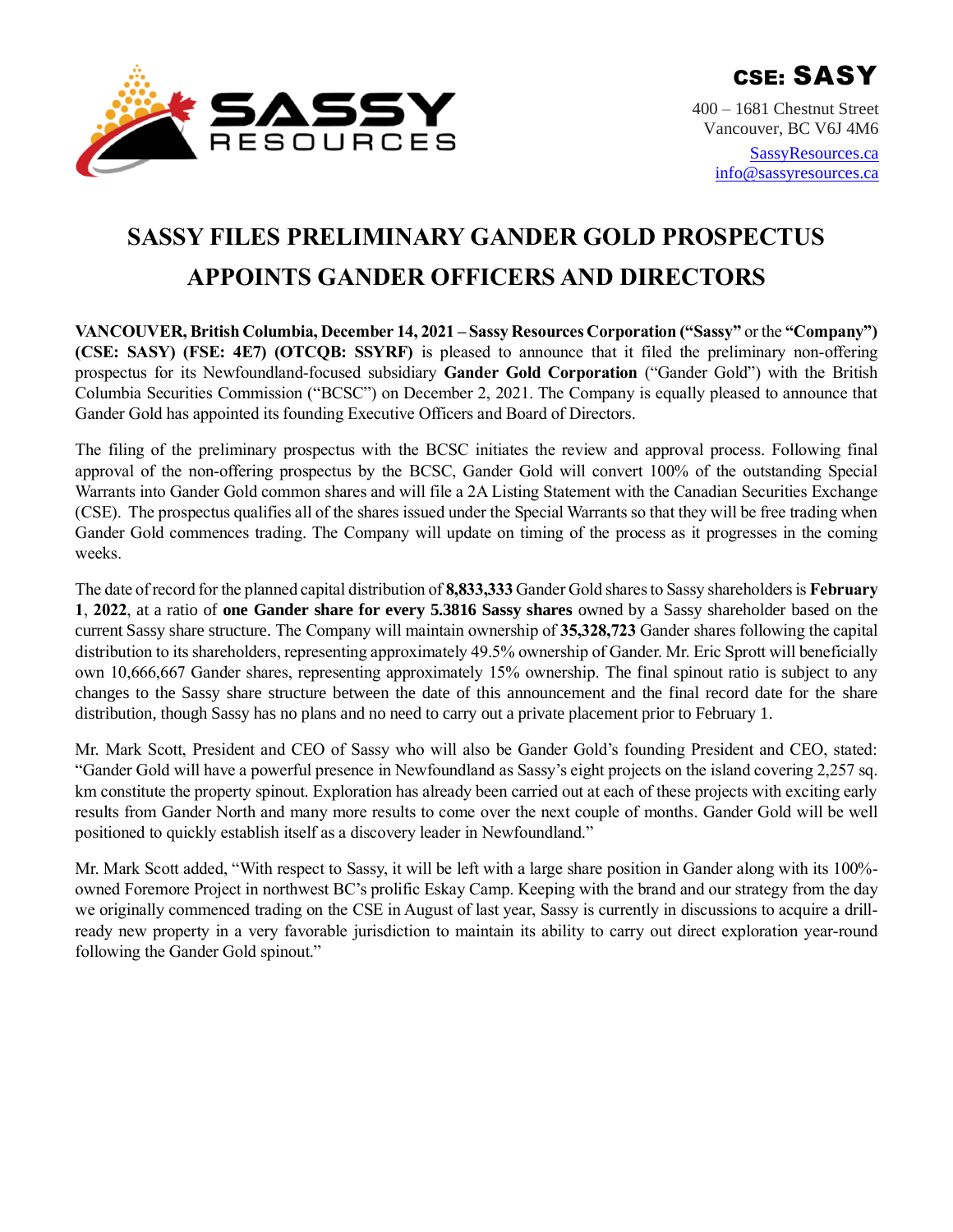## **Sassy Newfoundland Holdings (Gander Gold Spinout)**



# **Gander Gold Appoints Directors & Executive Officers**

Gander Gold is pleased to confirm the following management and director appointments, effective November 1, 2021:

## **Mark Scott - President & CEO, Director**

Mr. Scott has 25 years of experience in all phases of exploration, mining, metallurgical processing and associated support and service functions. He holds a BA from Dalhousie University, a Master of Industrial Relations (MIR) degree from University of Toronto and a master's certificate in Project Management from Schulich School of Business (York University). He is a former Vice President of Vale Canada and Head of its Manitoba Operations.

## **Sean McGrath, CPA - Chief Financial Officer & Corporate Secretary**

Mr. McGrath is a Chartered Professional Accountant who has spent the last 25 years providing accounting and CFO services to numerous public companies in the mining, oil and gas, manufacturing and technology sectors. Mr. McGrath is also CFO & Corporate Secretary of Sassy Resources.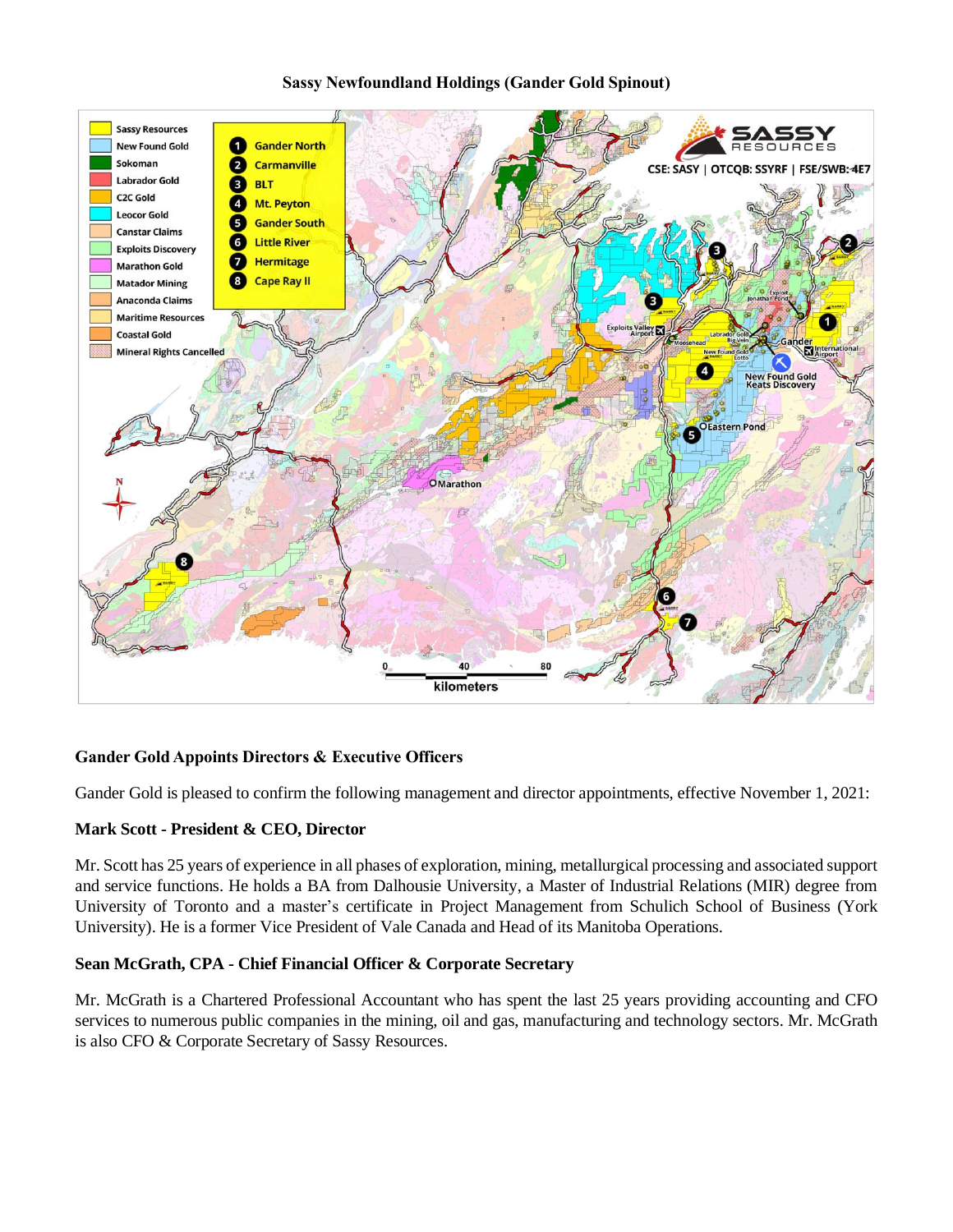# **Ian Fraser, P.Geo - Vice President Exploration**

Mr. Fraser is a registered member of the Association of Professional Engineers and Geoscientists of Saskatchewan and Alberta. Over his more than 30-year career, he has designed, supervised and been involved in numerous gold, nickel+PGE, uranium, base metal, diamond and coal projects throughout Canada and South America. Mr. Fraser's expertise is in the understanding of geological models and structural settings for various types of mineral deposits and applying the right geological, geochemical and geophysical techniques to explore, discover and develop mineral deposits. He has participated in the discovery and definition of multiple deposits which have been brought into production. Mr. Fraser is currently VP Exploration and a director of Fathom Minerals Ltd., overseeing exploration at the Rottenstone nickel-copper-cobalt + PGE project in Saskatchewan. He is also VP Exploration for Sassy Resources.

# **Terence (Terry) Coughlan, P.Geo - Director**

Mr. Coughlan, P. Geo, holds a Bachelor of Science degree in Geology from Saint Mary's University and has been actively involved in the mineral resource industry since 1984. He is the former Chairman, President and CEO of GoGold Resources, a Canadian-based gold and silver producer with properties in Mexico. Previously, he was Vice-President and director of Gammon Gold Inc., and Vice-President and director of Acadian Mining Corp. Currently he is a director of Sassy Resources as well as CEO and President of Mongoose Mining.

# **Kathryn (Kate) McLaughlin, P.Eng - Director**

Ms. McLaughlin is a professional Mining Engineer with extensive technical, operations and leadership experience gained over the course of her career with Noranda, Falconbridge, Xstrata, Vale and Stantec. As the Innovation Leader for Stantec's Energy & Resources operating unit from 2013 to 2021, Ms. McLaughlin led Stantec's creativity and innovation program which developed cutting edge approaches and solutions for the mining, oil and gas, and power and dams business lines. Her specific areas of specialization include mine design and production engineering, principles of lean manufacturing, design for six sigma within capital projects, and agile mine design and operation. Ms. McLaughlin obtained a Bachelor of Applied Science (B.App.Sc) degree in 1995 and Master of Science (MSc) degree in Mining Engineering in 2003 from Queen's University. She is a registered professional engineer with the Professional Engineers of Ontario, and is also a director of Sassy Resources.

## **Richard Savage – Director**

Mr. Savage began his career as an investment advisor at Yorkton Securities Inc. (subsequently Richardson GMP) in 1988 and remained there for 28 years. During its time, Yorkton Securities Inc. was one of the leading mining and technology investment firms in Canada and Mr. Savage was consistently one of the firm's top producing wealth advisors. Throughout his career he served and managed a diverse client base of over 2,000 accounts and was responsible for raising funds for initial public offerings, private placements and capital pool companies. Mr. Savage is also a director of Sassy Resources.

## **Stephanie Hart, CPA - Independent Director**

Ms. Hart has extensive experience in senior level, broad financial, risk, operational and capital project roles in global mining, with much of her career working with Vale. Her most recent role at Vale was Head of Finance, North Atlantic Operations and Asian Refineries in the base metals business. Other roles held by Ms. Hart at Vale included Director of Treasury, Pension Assets and Risk for Vale, Director of Finance and CFO for the Goro Project and Operations in New Caledonia, and General Foreperson in the Sudbury Smelter. Prior to that, she was a Manager at PricewaterhouseCoopers specializing in financial institutions and mining. Ms. Hart is currently the CFO of Exiro Minerals Corp., a junior exploration company focused on royalty generation, and the CFO of Willeson Metals Corp., a junior exploration company focused on gold exploration in Manitoba. Ms. Hart was recently appointed to the boards of West Park Healthcare Centre Foundation and Giyani Metals Corp. She received a BComm (Hons) from Queen's University and has a CPA, Chartered Accountant designation.